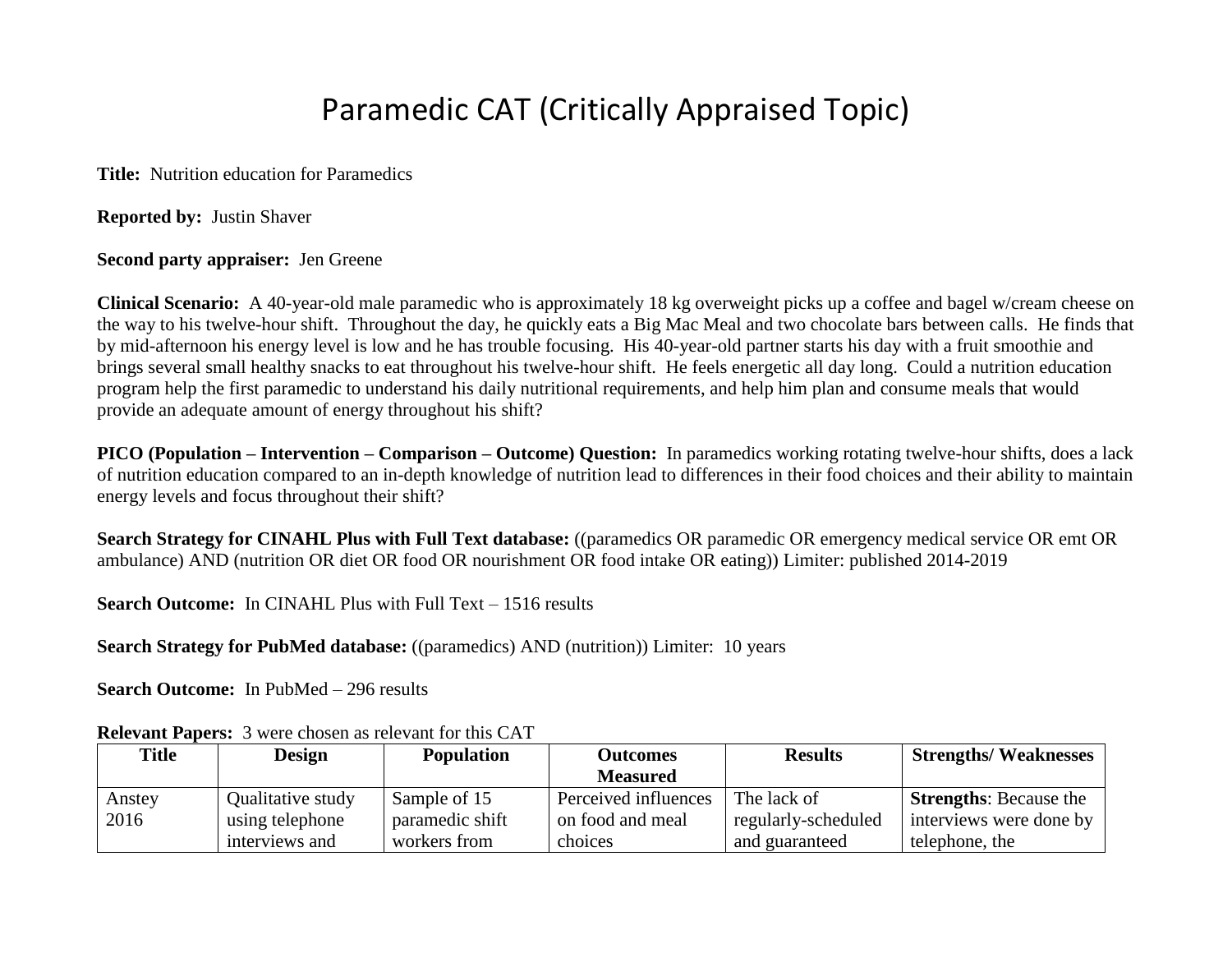|               | manual thematic   | Queensland,      |                       | mealtimes was a         | interviewer was able to     |
|---------------|-------------------|------------------|-----------------------|-------------------------|-----------------------------|
|               | analysis          | Australia        |                       | significant factor in   | explore answers in          |
|               | LOE: 3            |                  |                       | food choices            |                             |
|               |                   |                  |                       |                         | depth to gather             |
|               |                   |                  |                       |                         | additional information      |
|               |                   |                  |                       | Respondents             | beyond the basic            |
|               |                   |                  |                       | reported that while     | question; this provided     |
|               |                   |                  |                       | they understood the     | significant and useful      |
|               |                   |                  |                       | need to follow          | anecdotal data              |
|               |                   |                  |                       | proper nutrition        |                             |
|               |                   |                  |                       | practices, they often   | The sample size is small    |
|               |                   |                  |                       | made poor food          | however the researchers     |
|               |                   |                  |                       | choices in order to     | felt that it was            |
|               |                   |                  |                       | take advantage of the   | representative of the       |
|               |                   |                  |                       | opportunity to eat      | attitudes and knowledge     |
|               |                   |                  |                       |                         | of paramedic shift          |
|               |                   |                  |                       |                         | workers in general;         |
|               |                   |                  |                       | Respondents             | similar results were        |
|               |                   |                  |                       | expressed concern       | found in a Canadian         |
|               |                   |                  |                       | that there would be     | study                       |
|               |                   |                  |                       | long periods of time    |                             |
|               |                   |                  |                       | with no opportunity     | <b>Weaknesses: The</b>      |
|               |                   |                  |                       | to eat                  | interviewer was a           |
|               |                   |                  |                       |                         | dietetic student and this   |
|               |                   |                  |                       |                         |                             |
|               |                   |                  |                       |                         | might have had a            |
|               |                   |                  |                       |                         | negative impact on          |
|               |                   |                  |                       |                         | answers provided            |
| Kris-Etherton | Systematic review | Wide variety of  | The present status of | The authors called      | <b>Strengths: Data from</b> |
| 2014          | LOE: 1            | U.S. health care | nutrition education   | for a significant       | just over 100 studies       |
|               |                   | professionals    | was established       | increase to nutrition   | was reviewed; a history     |
|               |                   |                  | through the review    | education among         | of nutrition education      |
|               |                   |                  | of many studies on    | U.S. health care        | for the past fifty years is |
|               |                   |                  | this topic            | professionals so that   | included; global efforts    |
|               |                   |                  |                       | they are more           | to improve nutrition        |
|               |                   |                  |                       | prepared to deliver     | education are provided      |
|               |                   |                  |                       | nutrition care to their |                             |
|               |                   |                  |                       | patients                |                             |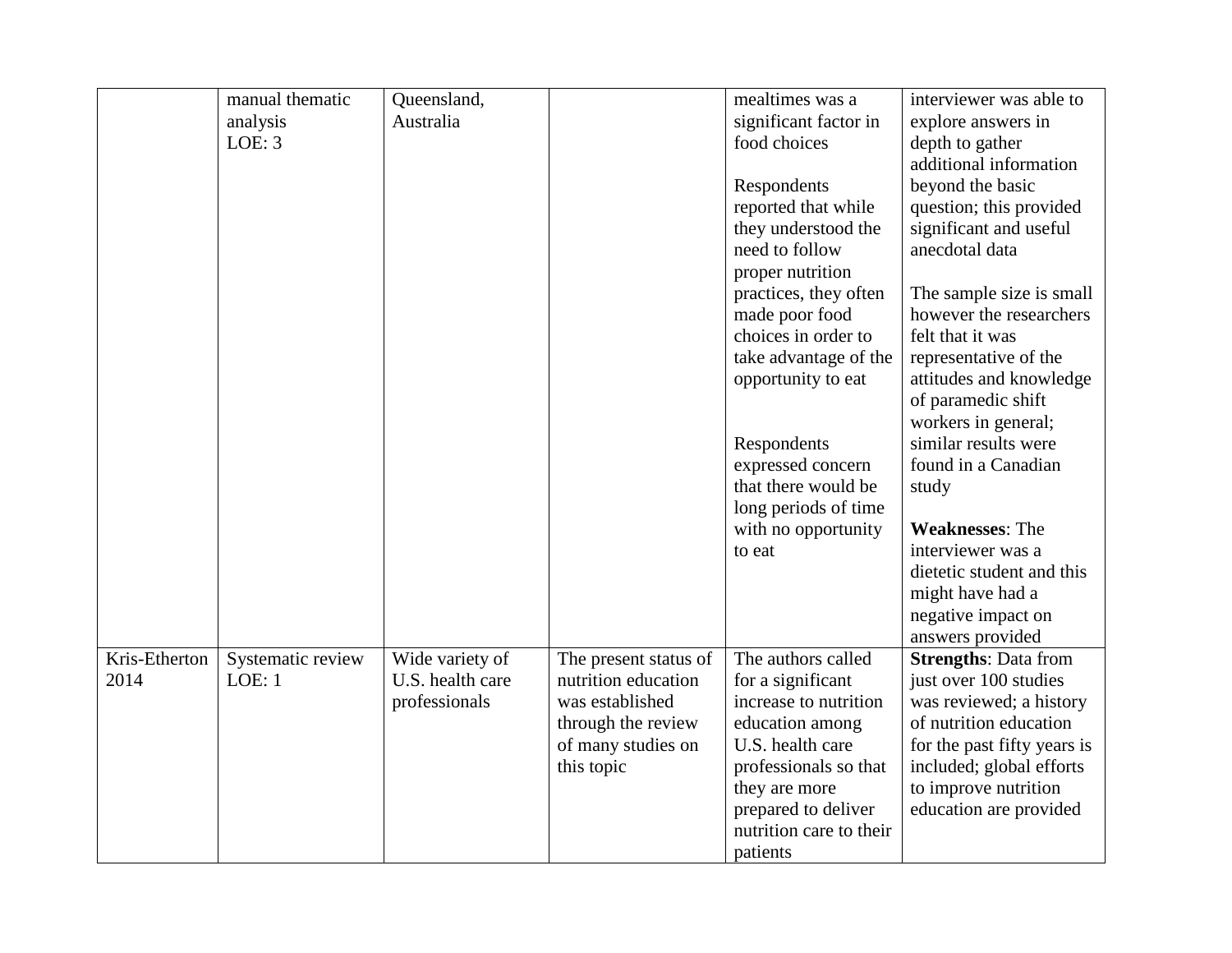| Macdonald<br>Matched cohort<br>2013<br>study | 30 new Canadian<br>primary care                | A 15-minute<br>education session                                                                                                                                                                                                                                                                | Nutrition knowledge<br>increased                                                                                                                                                                                     | <b>Weaknesses:</b> A few of<br>these studies date back<br>to the $1980$ 's so<br>relevance may be<br>questionable<br><b>Strengths: Good</b><br>balance between male                              |
|----------------------------------------------|------------------------------------------------|-------------------------------------------------------------------------------------------------------------------------------------------------------------------------------------------------------------------------------------------------------------------------------------------------|----------------------------------------------------------------------------------------------------------------------------------------------------------------------------------------------------------------------|--------------------------------------------------------------------------------------------------------------------------------------------------------------------------------------------------|
| LOE: 2                                       | paramedic shift<br>workers $-59%$<br>were male | was provided to<br>study participants.<br>Nutrition knowledge<br>and attitudes toward<br>nutrition were<br>measured using three<br>self-administered<br>$surveys - one before$<br>the education<br>session; one<br>immediately after<br>the education<br>session; and one<br>three months later | significantly<br>following the<br>education session<br>Retention of<br>nutrition knowledge<br>was evident one<br>month later<br>Attitudes towards<br>nutrition were<br>positive at all three<br>stages of the survey | and female participants<br><b>Weaknesses: A 15-</b><br>minute education<br>session seems quite<br>short; a longer, more<br>detailed education<br>session might have<br>yielded different results |

**Comments:** I was unable to access the full text of the article by Macdonald so the above analysis of that article is based solely on the abstract.

**Clinical Bottom Line:** It is clear from these articles that nutrition education is needed for all shift workers but especially for paramedics who do not have guaranteed meal breaks. The lack of time and opportunity to eat balanced meals makes it even more important for paramedics to understand their food choice options and the impact these choices have on their ability to stay energized and focused throughout their shift.